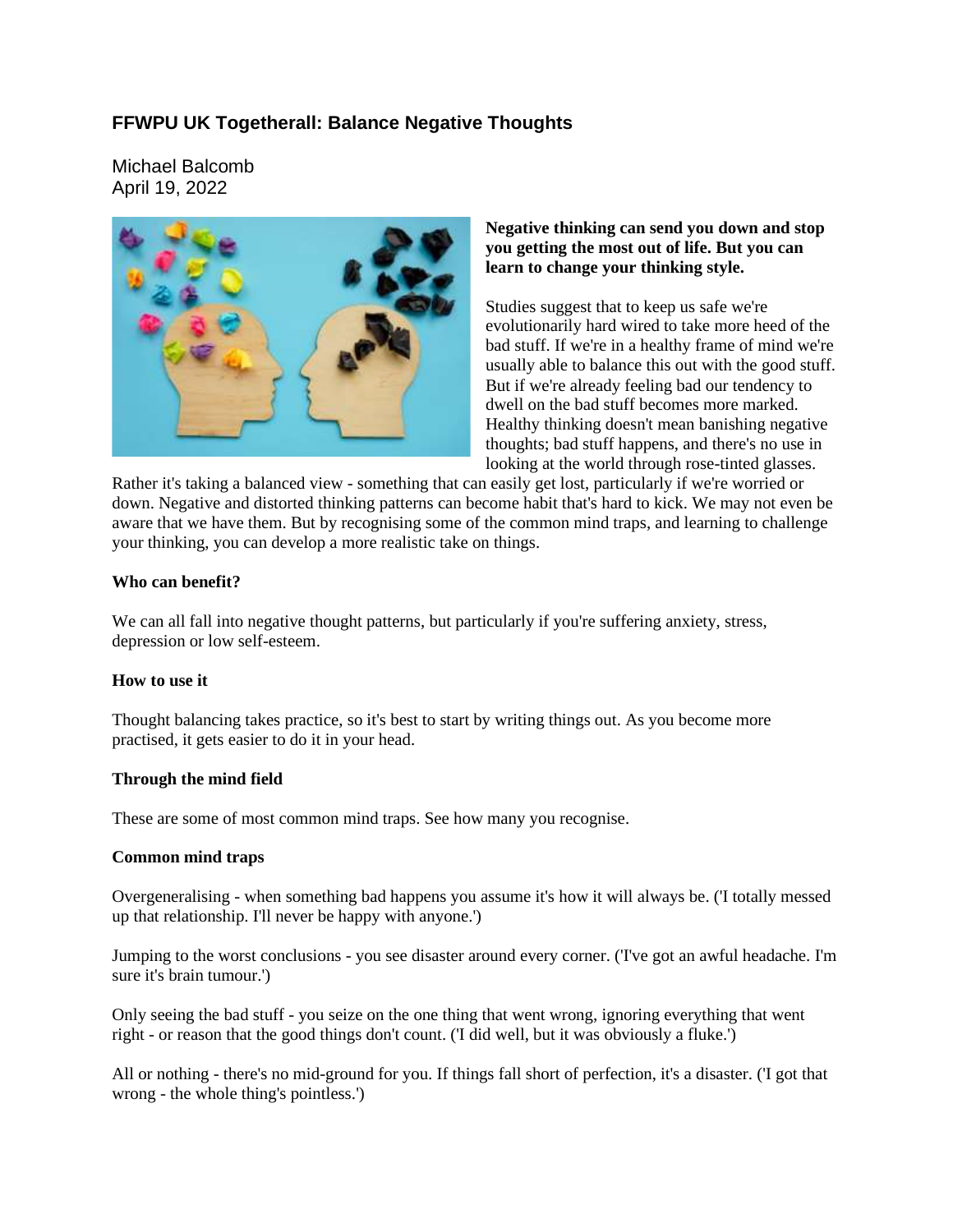Mindreading - you assume others see you badly without checking it out. ('I can tell she doesn't like me.')

Fortune telling - You always predict things will turn out badly. ('I know I'm going to make a complete fool of myself.')

Emotional reasoning - you treat your feelings as fact. ('I'm terrified of flying. This plane is going to crash.')

Control fallacies - you feel personally responsible for the pain and happiness of everyone around you, or believe your happiness depends entirely on others. ('It's my fault she's not happy', 'I can't be happy on my own.')

Labelling - you view yourself in terms of your mistakes and perceived shortcomings. ('I dealt with that so badly. I'm a total loser.')

Shoulds, musts and oughts - you are ruled by how you think things 'should be'. You beat yourself up or get upset up if this doesn't happen. ('He should know how I am feeling.' 'I must be in a relationship to be happy.')

Blaming - you hold others responsible for your pain or blame yourself for things out of your control. ('It's his fault I've messed up my life', 'If I hadn't let her go, it would never have happened.')

#### **Free yourself**

Now that you've seen how your mind can be hijacked, here's how to free yourself from these negative thought patterns.

#### **Step 1: Record what happens**

Sometimes negative thought patterns become so automatic, we don't even notice them. Try keeping a thought diary. Whenever you feel upset or distressed or find yourself having unpleasant or disturbing thoughts, write down the following, using the example to help you.

The circumstance - e.g. you see a friend across the street but she blanks you. What you think - 'she completely ignored me. I must have upset her in some way'. How you feel - anxious, upset, rejected (rate the intensity of your feelings from 1:10). How you act - you worry and berate yourself, wondering whether to snub her back or confront her.

When you've written your thought diary, look back at what you've written and see whether you are falling into any of the common mind traps listed above.

#### **Step 2: Be a mind detective**

The next step is to challenge your negative thoughts. Remember they are just opinions, not facts. Take a step back and think of yourself as a mind detective. You are gathering the evidence for and against your thoughts, so you can establish the facts and take a more balanced view. Ask yourself:

What evidence do I have for thinking this way? Is there any evidence that doesn't support this belief?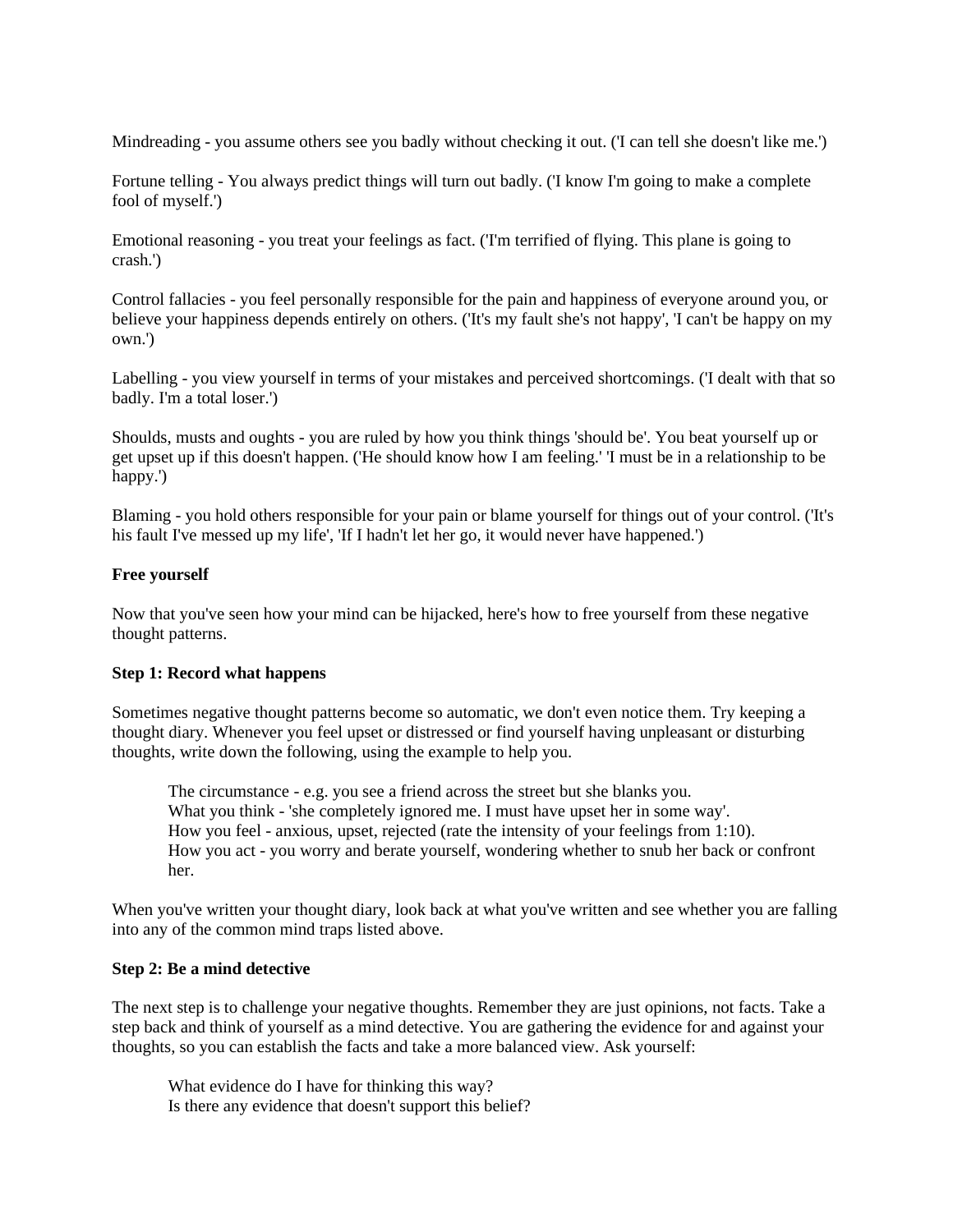Are there other ways of interpreting what happened?

To return to our example, you might ask yourself: What are my reasons for thinking this? She walked right past without saying hello. Are there reasons for not thinking this? I can't be sure she saw me. She looked preoccupied and the street was very busy. I can't think of anything I've done to upset her. What does my experience tell me? I don't always see people. I didn't notice my daughter coming up the street the other day because I was looking for my keys. Is there something I'm forgetting or discounting? My friend's just started a new job, so she could have been in a rush or feeling distracted. What would someone close to me say if I told them this story? She was probably in a hurry and didn't see me.

#### **Step 3: Find your balance**

Once you have gathered the evidence, use it to write a more balanced statement beside your original thought. Remember, balanced doesn't necessarily mean positive, just rational. In our example, this might read: 'It's quite likely my friend didn't see me, so I'll give her the benefit of the doubt. I'll ring her tonight to find out how she is.'

#### **Step 4: Feel the difference**



easier to resolve any problems.

#### **Practice makes perfect**

Now take a fresh look at how you are feeling. If you are still feeling bad, rate the intensity of your emotions from 1-10 and see if it has improved. Decide how you want to act now you are thinking more rationally. In our example, you might decide to text your friend, saying you hope she's ok and her new job is going well. If you have any last minute qualms about this, challenge your fears as before. Imagine the worst and best possible outcomes. At best, you'll get an immediate response that reassures you everything's ok. At worst, if she doesn't respond, at least she knows you are thinking of her, which should make it

It's not always easy challenging your thoughts in this way, but it's worth persevering. Even if you don't believe your balanced thought, writing it down will help it seem more real. Keep on practising and you'll be further down the road to healthy thinking.

This article is part of our TogetherAll article series where we highlight content available on the TogetherAll platform. TogetherAll is FREE for all FFWPU-UK members. For more information, please visit: familyfedcommunity.co,uk/togetherall/

C Join Togetherall today!